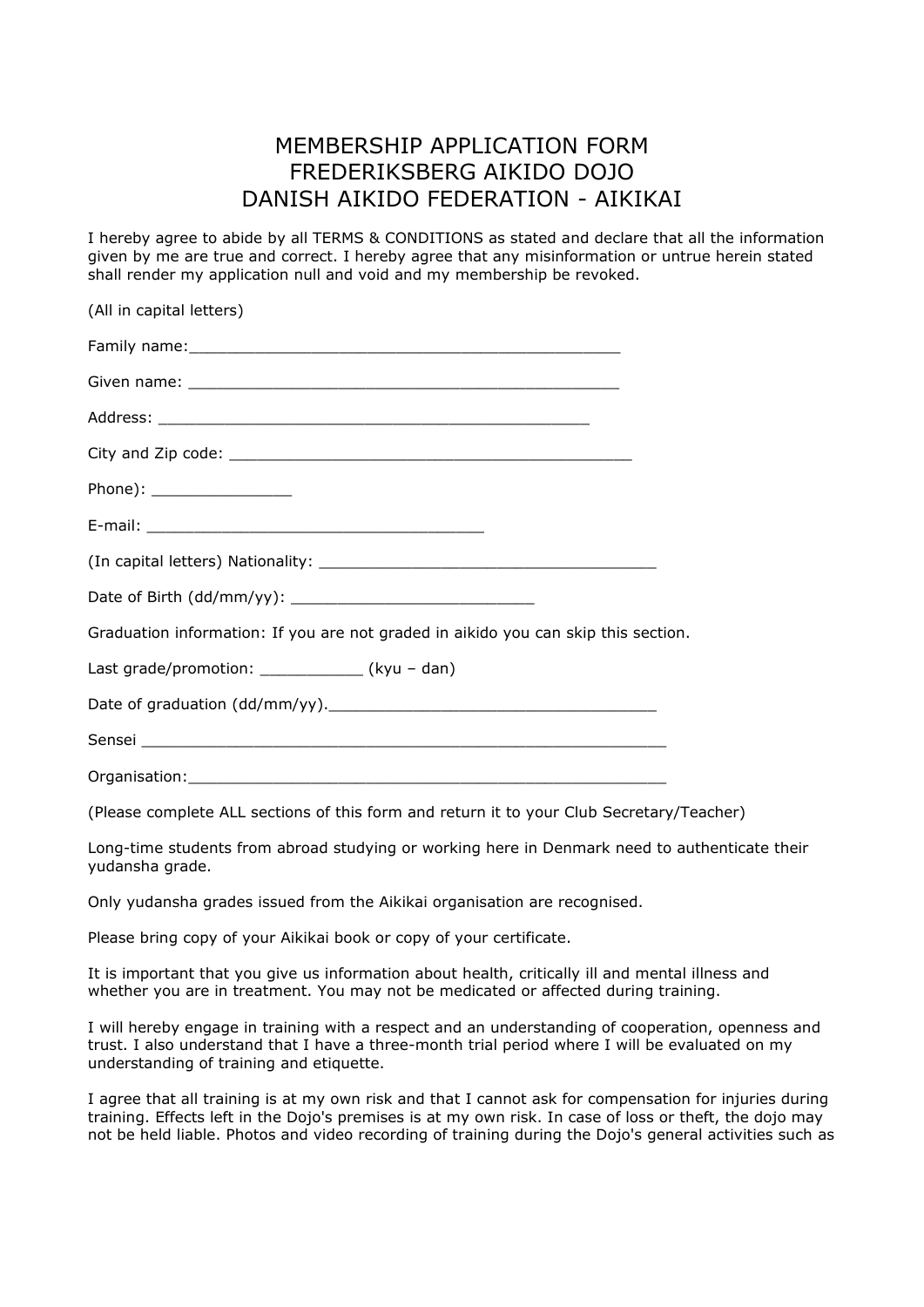training, demonstration, training camps can be used on the Dojo's own website and promotional purposes.

Resignation must be in writing to the Dojo at least one month before a new payment period in accordance with laws.

Application for exemption of the full contingent (passive membership) for a period must be communicated in writing to the Dojo no later than 1 month + current month prior to the period.

According to dojo statutes I must pay the contingent regardless of whether I have trained or not.

I must pay contingent for every month whether they are holidays where the dojo does not offer training.

If the dojo has not received my resignation, I will still be charged contingent and responsible for monthly payment.

The initial enrolment fee is DKK 650,00 and includes 3 months of training plus a membership fee to DAF (Danish Aikido Federation) at DKK 50,00. After this I pay DKK 200,00 the first of each month on account 2104-5498624768. (Remember to write your full name in the message field).

Additionally, I will be charged an annual fee of 50, - DKK for my membership to DAF. DAF fee must be paid without any request by the dojo at the beginning of every year, regardless of the enrolment date.

If the contingent is not paid in time, the dojo will impose a reminder fee and I will be excluded from training until proof of payment is verified in the Dojo.

Please note:

1. If the application fee is not paid within 1 week after signing the membership form, the application is deemed to be withdrawn.

Apart from the acknowledgement of receipt, no notices will be sent out.

2. Membership fee must be paid without any request by the dojo at the beginning of every month, calculated from the enrolment date.

3. If the fee is not paid at all, not paid on time or not paid in full the application is deemed to be withdrawn.

## Appendix

It is necessary to respect the way in which the instructor of the class directs the training. Receive instruction and carry out suggestions for training sincerely and to the best of your ability. There is no room for argument on the mat. It is the moral responsibility of each student never to use Aikido technique to harm another person or as a way to display his or her ego. It is a tool to develop a better society through the character development of the individual. The strength of Aikido is not in muscular force, but in flexibility, timing, control and modesty.

Be aware of your limitations.

Everyone has different physical abilities and reasons for study. These must be respected.

True Aiki is the proper and flexible application of technique appropriate to any changing situation. It is your responsibility to cause no injury to your training partner or yourself. In consideration of acceptance of this application as a student to receive instruction in and to practice Aikido, I hereby for myself, my heirs, executors, administers and assigns, waive and release any and all rights and claims for damages which I might or could have against Frederiksberg Aikido Dojo, Danish Aikido